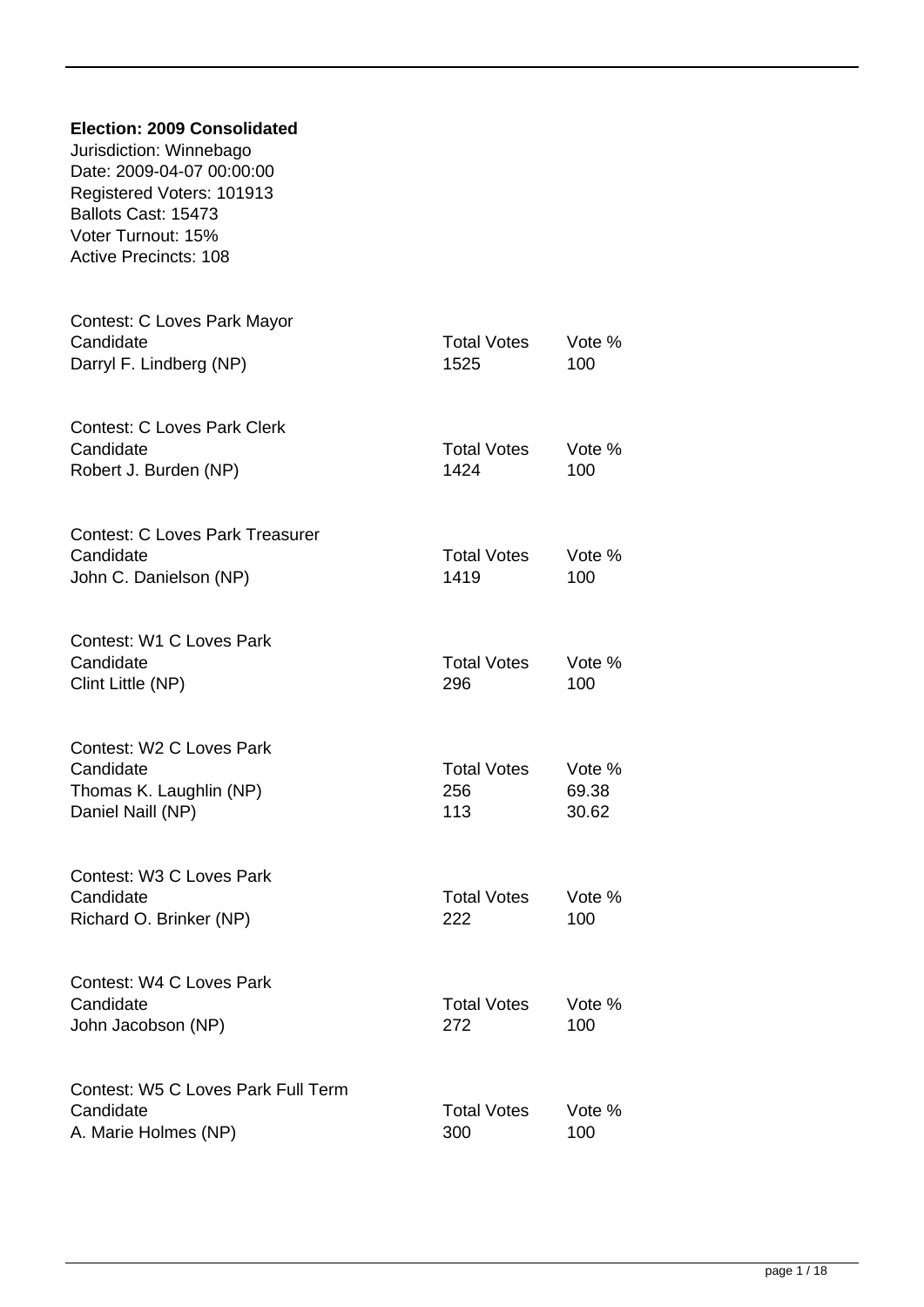| Contest: W5 C Loves Park Unexpired Term<br>Candidate<br>Mark Peterson (NP)                                                                                                | <b>Total Votes</b><br>296                             | Vote %<br>100                                      |
|---------------------------------------------------------------------------------------------------------------------------------------------------------------------------|-------------------------------------------------------|----------------------------------------------------|
| Contest: V C. Valley President<br>Candidate<br>James E. Claeyssen (NP)                                                                                                    | <b>Total Votes</b><br>384                             | Vote %<br>100                                      |
| Contest: V C. Valley Trustee Full Term<br>Candidate<br>Gary L. Maitland (NP)<br>Scott Kramer (NP)<br>David Schroeder (NP)<br>John F. Falzone (NP)<br>Brian J. Rawson (NP) | <b>Total Votes</b><br>279<br>240<br>210<br>203<br>120 | Vote %<br>26.52<br>22.81<br>19.96<br>19.3<br>11.41 |
| Contest: V C. Valley Trustee Unexpired Term<br>Candidate<br>James A. Coppernoll (NP)<br>Vince Steder (NP)                                                                 | <b>Total Votes</b><br>279<br>126                      | Vote %<br>68.89<br>31.11                           |
| <b>Contest: V Durand President</b><br>Candidate<br>Gary L. Haughton (NP)                                                                                                  | <b>Total Votes</b><br>145                             | Vote %<br>100                                      |
| <b>Contest: V Durand Clerk</b><br>Candidate<br>Sheila A. Janisch (NP)<br>John A. Welsh (NP)                                                                               | <b>Total Votes</b><br>127<br>20                       | Vote %<br>86.39<br>13.61                           |
| <b>Contest: V Mac Park President</b><br>Candidate<br>Tom Strickland (NP)<br>Joseph A. Terrell (NP)                                                                        | <b>Total Votes</b><br>1876<br>1306                    | Vote %<br>58.96<br>41.04                           |
| <b>Contest: V Mac Park Clerk</b><br>Candidate<br>Lori J. Mitchell (NP)                                                                                                    | <b>Total Votes</b><br>2651                            | Vote %<br>100                                      |
| <b>Contest: V Mac Park Treasurer</b><br>Candidate<br>Steve Johnson (NP)                                                                                                   | <b>Total Votes</b><br>2123                            | Vote %<br>66.87                                    |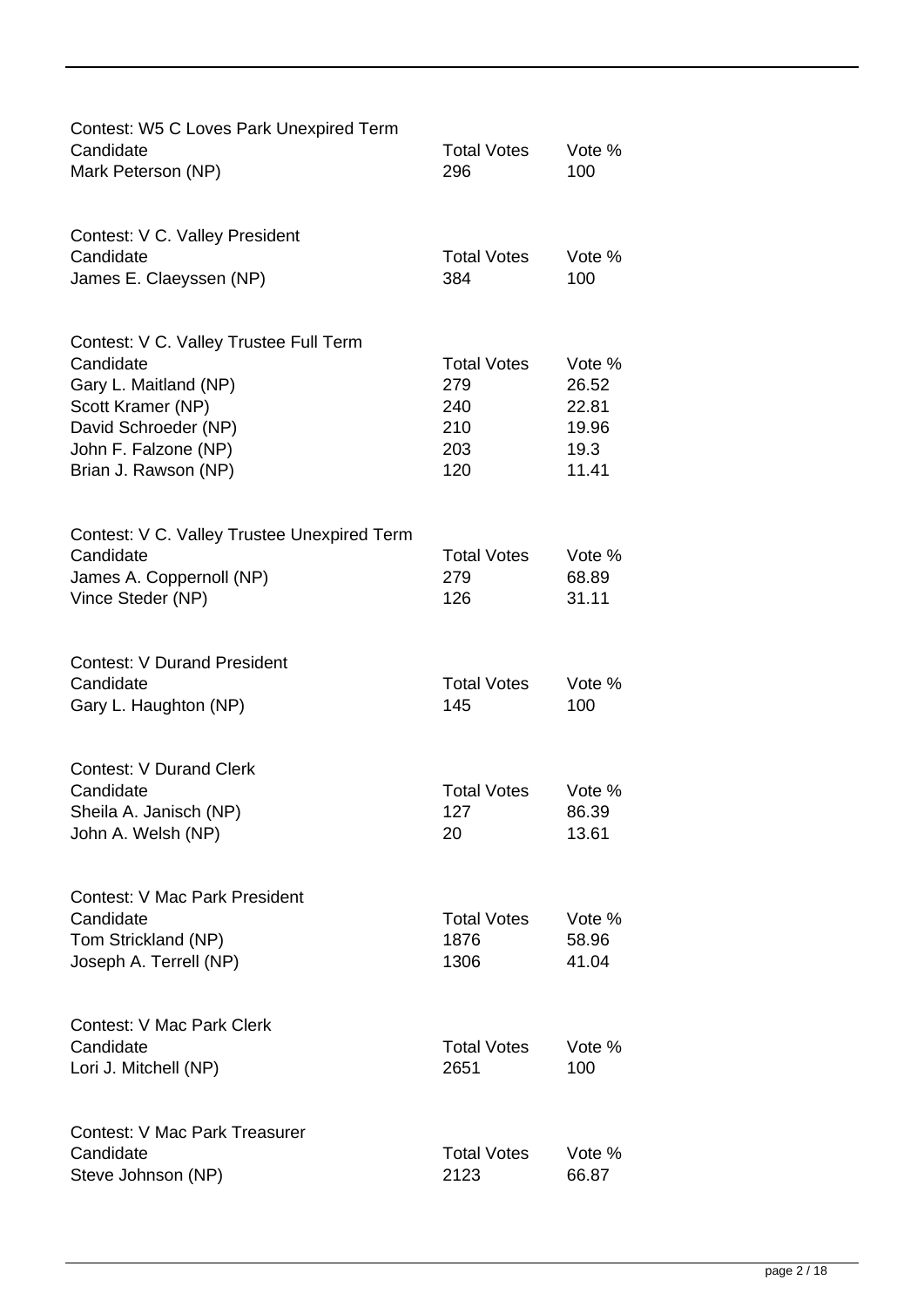| Lynda Bolin (NP)                                                                                                                                                             | 1052                                             | 33.13                                            |
|------------------------------------------------------------------------------------------------------------------------------------------------------------------------------|--------------------------------------------------|--------------------------------------------------|
| Contest: D1 V Mac Park Trustee<br>Candidate<br>Jerry D. Bolin (NP)<br>Ed Langley (NP)<br>Dave DeSanti (NP)                                                                   | <b>Total Votes</b><br>337<br>246<br>138          | Vote %<br>46.74<br>34.12<br>19.14                |
| Contest: D3 V Mac Park Trustee<br>Candidate<br>Phillip R. Johnson (NP)<br>Ed VanVleet (NP)<br>Michael A. Luke (NP)                                                           | <b>Total Votes</b><br>234<br>160<br>115          | Vote %<br>45.97<br>31.43<br>22.59                |
| Contest: D4 V Mac Park Trustee<br>Candidate<br>J. Tim Gentry (NP)<br>Stanley J. Wentland (NP)                                                                                | <b>Total Votes</b><br>269<br>266                 | Vote %<br>50.28<br>49.72                         |
| <b>Contest: V New Millford Trustee</b><br>Candidate<br>Thomas J. Lamb (NP)<br>Deanna Rodgers (NP)<br>Michael W. Virtue (NP)<br>Ronald L. Tucker (NP)<br>Dale W. Johnson (NP) | <b>Total Votes</b><br>52<br>46<br>44<br>43<br>35 | Vote %<br>23.64<br>20.91<br>20<br>19.55<br>15.91 |
| <b>Contest: V Pecatonica President</b><br>Candidate<br>Shawn M. Connors (NP)<br>Ross E. Parlapiano (NP)<br>Daniel R. Mathews (NP)                                            | <b>Total Votes</b><br>345<br>227<br>37           | Vote %<br>56.65<br>37.27<br>6.08                 |
| <b>Contest: V Pecatonica Trustee Full Term</b><br>Candidate<br>Kristina K. Tarbert (NP)<br>John C. Moyer (NP)<br>Stephen J. Eytalis (NP)<br>William H. Smull (NP)            | <b>Total Votes</b><br>451<br>401<br>377<br>290   | Vote %<br>29.69<br>26.4<br>24.82<br>19.09        |
| Contest: V Pecatonica Trustee Unexpired Term<br>Candidate<br>Steven J. Sager (NP)                                                                                            | <b>Total Votes</b><br>381                        | Vote %<br>67.67                                  |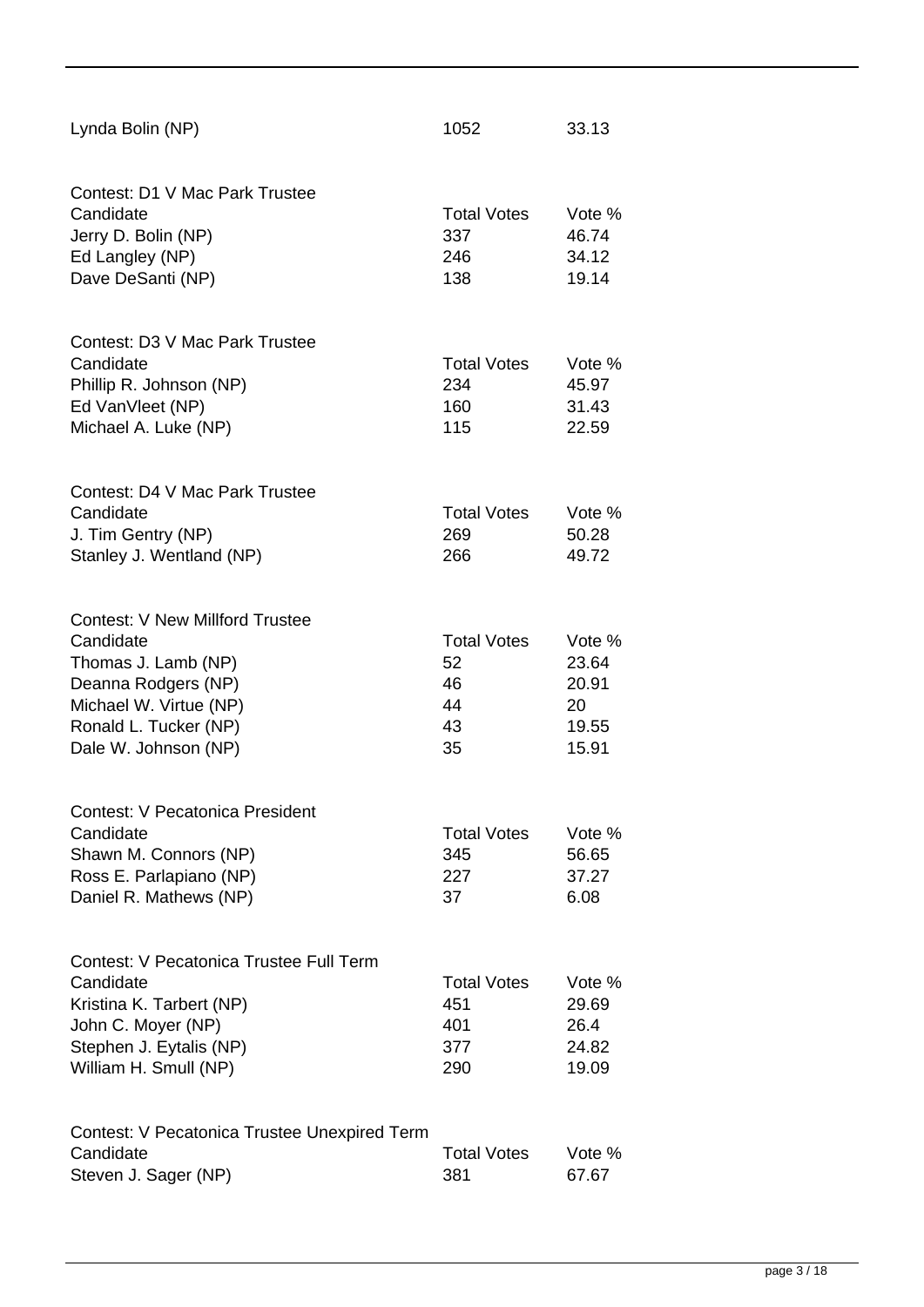| Troy Goodwin (NP)                                                                                                                                                   | 182                                                   | 32.33                                              |
|---------------------------------------------------------------------------------------------------------------------------------------------------------------------|-------------------------------------------------------|----------------------------------------------------|
| <b>Contest: V Rockton President</b><br>Candidate<br>Dale B. Adams (NP)<br>J. Gary Cooper (NP)                                                                       | <b>Total Votes</b><br>623<br>370                      | Vote %<br>62.74<br>37.26                           |
| Contest: V Rockton Clerk<br>Candidate<br>Jan Modersohn (NP)                                                                                                         | <b>Total Votes</b><br>819                             | Vote %<br>100                                      |
| <b>Contest: V Rockton Trustee</b><br>Candidate<br>Dave Winters (NP)<br>John Peterson (NP)<br>Joshua D. Brown (NP)<br>Cory Allen Magnus (NP)<br>Ambyr K. Knight (NP) | <b>Total Votes</b><br>686<br>504<br>449<br>421<br>374 | Vote %<br>28.18<br>20.71<br>18.45<br>17.3<br>15.37 |
| <b>Contest: V Roscoe Clerk</b><br>Candidate<br>Bonnie L. Miles (NP)<br>Charlene Fiore (NP)<br>Katherine Kliebe (NP)                                                 | <b>Total Votes</b><br>429<br>297<br>256               | Vote %<br>43.69<br>30.24<br>26.07                  |
| <b>Contest: V Roscoe Trustee</b><br>Candidate<br>Susan K. Petty (NP)<br>Dennis L. Sole (NP)<br>Michael DuBree (NP)<br>Scott D. Richardson (NP)                      | <b>Total Votes</b><br>634<br>518<br>500<br>494        | Vote %<br>29.54<br>24.14<br>23.3<br>23.02          |
| Contest: V Winnebago President<br>Candidate<br>Franklin J. Eubank (NP)<br>Martin Speracino (NP)<br>Stephen L. Butler (NP)<br>Vivian Gaines (NP)                     | <b>Total Votes</b><br>324<br>180<br>113<br>54         | Vote %<br>48.29<br>26.83<br>16.84<br>8.05          |
| Contest: V Winnebago Clerk<br>Candidate<br>Sally Jo Huggins (NP)                                                                                                    | <b>Total Votes</b><br>564                             | Vote %<br>100                                      |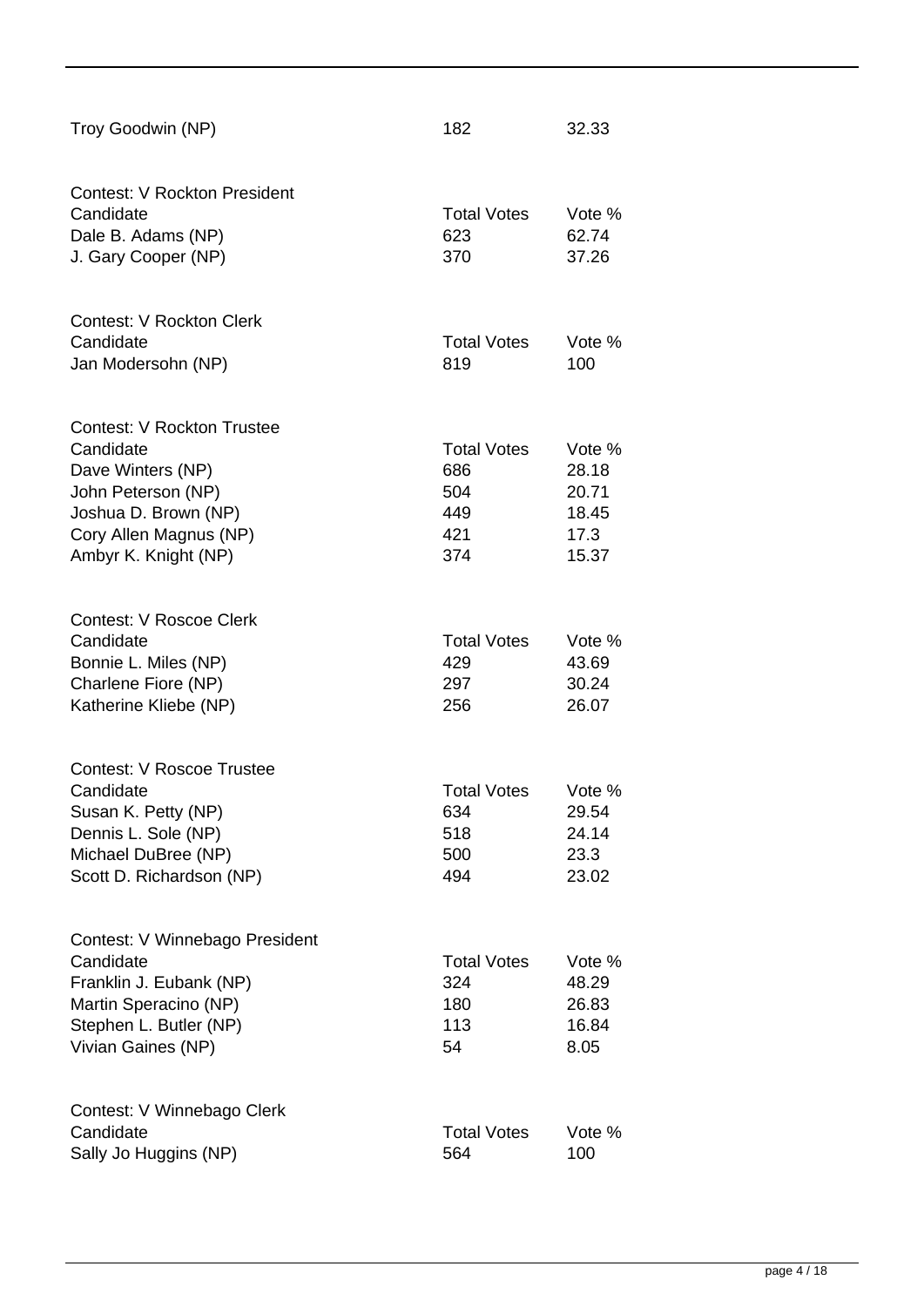| Contest: V Winnebago Trustee                 |                    |        |
|----------------------------------------------|--------------------|--------|
| Candidate                                    | <b>Total Votes</b> | Vote % |
| Paul Elsen (NP)                              | 442                | 27.12  |
| Gregory Leonard (NP)                         | 313                | 19.2   |
| Roger Smith (NP)                             | 307                | 18.83  |
| Dana Ostergard (NP)                          | 220                | 13.5   |
| Mark Hubbartt (NP)                           | 207                | 12.7   |
| Dale Hillers (NP)                            | 141                | 8.65   |
|                                              |                    |        |
| <b>Contest: Burritt Twp Clerk</b>            |                    |        |
| Candidate                                    | <b>Total Votes</b> | Vote % |
| Delores E. Schelm (NP)                       | 93                 | 100    |
|                                              |                    |        |
| <b>Contest: Burritt Twp Hwy Commissioner</b> |                    |        |
| Candidate                                    | <b>Total Votes</b> | Vote % |
| Gary Schumacher (NP)                         | 60                 | 59.41  |
| Michael Helwig (NP)                          | 41                 | 40.59  |
|                                              |                    |        |
| <b>Contest: Burritt Twp Trustee</b>          |                    |        |
| Candidate                                    | <b>Total Votes</b> | Vote % |
| Allen Ferling (NP)                           | 77                 | 29.17  |
| Roger McDougall (NP)                         | 75                 | 28.41  |
| Tony Grotto (NP)                             | 58                 | 21.97  |
| Karrie Helwig (NP)                           | 54                 | 20.45  |
| <b>Contest: Cherry Valley Twp Supervisor</b> |                    |        |
| Candidate                                    | <b>Total Votes</b> | Vote % |
|                                              | 624                |        |
| Randy F. Sturm (NP)                          |                    | 50.81  |
| Wendy Owano (NP)                             | 604                | 49.19  |
| <b>Contest: Cherry Valley Twp Clerk</b>      |                    |        |
| Candidate                                    | <b>Total Votes</b> | Vote % |
| Brian P. Flynn (NP)                          | 1023               | 100    |
|                                              |                    |        |
| <b>Contest: Cherry Valley Twp Assessor</b>   |                    |        |
| Candidate                                    | <b>Total Votes</b> | Vote % |
| Danielle Giacomazzo (NP)                     | 865                | 100    |
|                                              |                    |        |
| Contest: Cherry Valley Twp Hwy Commissioner  |                    |        |
| Candidate                                    | <b>Total Votes</b> | Vote % |
| Pat O'Donnell (NP)                           | 1034               | 100    |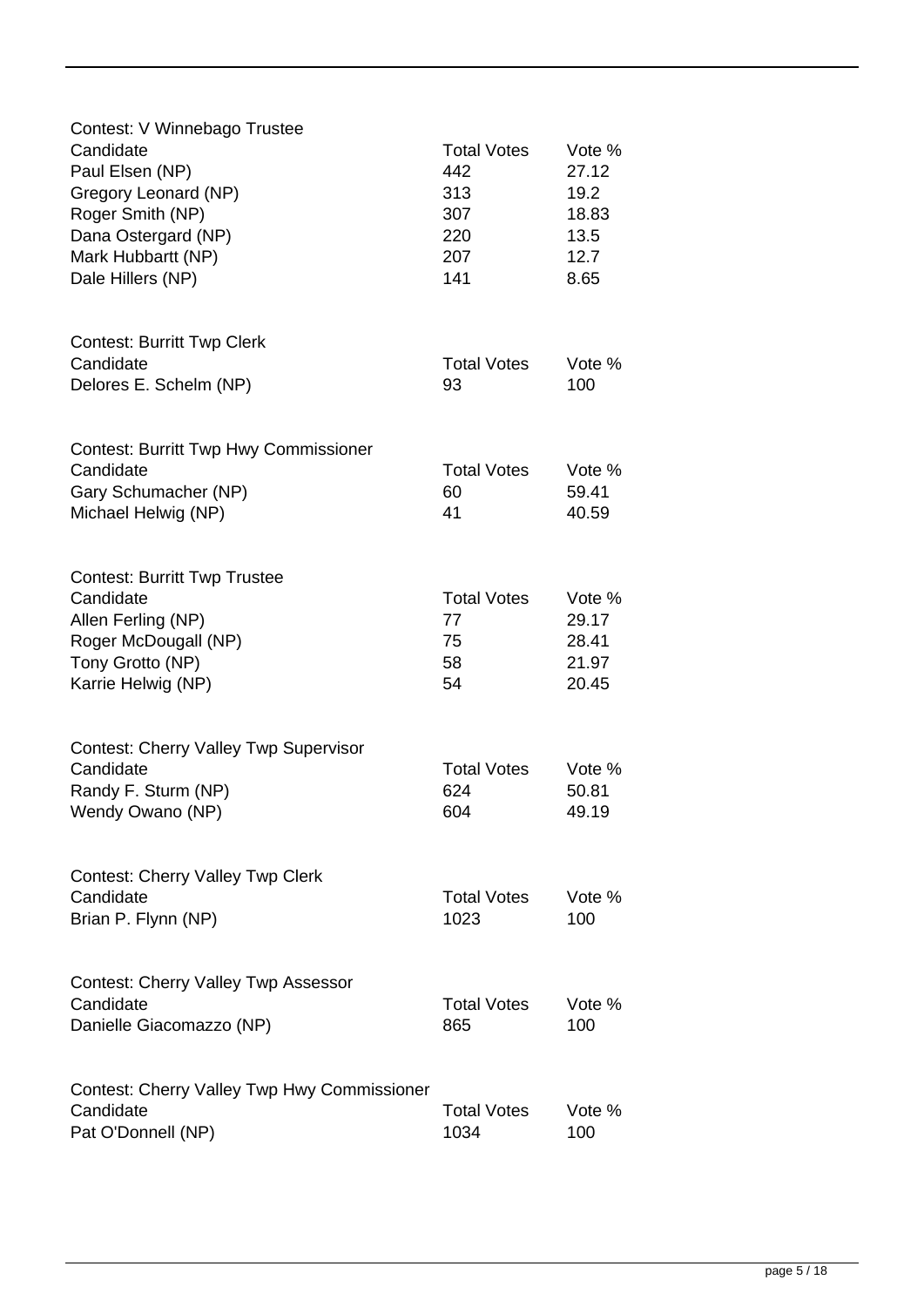| <b>Contest: Cherry Valley Twp Trustee</b>          |                            |                 |
|----------------------------------------------------|----------------------------|-----------------|
| Candidate                                          | <b>Total Votes</b>         | Vote %          |
| Jill Leigh (NP)                                    | 732                        | 19.89           |
| Donald L. Carlson (NP)                             | 724                        | 19.67           |
| Eugene S. Bolek (NP)                               | 624                        | 16.95           |
| William Wetzbarger (NP)                            | 551                        | 14.97           |
| S. Terry Scamp (NP)                                | 550                        | 14.94           |
| Thomas J. Johnson (NP)                             | 500                        | 13.58           |
|                                                    |                            |                 |
| <b>Contest: Durand Twp Supervisor</b>              |                            |                 |
| Candidate                                          | <b>Total Votes</b>         | Vote %          |
| Edward L. Mueller (NP)                             | 188                        | 100             |
|                                                    |                            |                 |
| <b>Contest: Durand Twp Clerk</b>                   |                            |                 |
| Candidate                                          | <b>Total Votes</b>         | Vote %          |
| Lolita Ditzler (NP)                                | 215                        | 100             |
|                                                    |                            |                 |
| <b>Contest: Durand Twp Hwy Commissioner</b>        |                            |                 |
| Candidate                                          | <b>Total Votes</b>         | Vote %          |
| Kim Steward (NP)                                   | 207                        | 100             |
| <b>Contest: Durand Twp Trustee</b>                 |                            |                 |
| Candidate                                          | <b>Total Votes</b>         | Vote %          |
| Glenn M. Matteson (NP)                             | 199                        | 28.55           |
| David E. Meissen (NP)                              | 184                        | 26.4            |
| Richard Cuthbertson (NP)                           | 163                        | 23.39           |
| Neil F. Dreier (NP)                                | 151                        | 21.66           |
|                                                    |                            |                 |
| <b>Contest: Harlem Twp Supervisor</b><br>Candidate |                            |                 |
|                                                    | <b>Total Votes</b><br>2445 | Vote %<br>52.19 |
| Douglas R. Aurand (NP)<br>Jerry Lemmons (NP)       | 2240                       | 47.81           |
|                                                    |                            |                 |
| <b>Contest: Harlem Twp Clerk</b>                   |                            |                 |
| Candidate                                          | <b>Total Votes</b>         | Vote %          |
| Sheryl Crowley (NP)                                | 2335                       | 51.09           |
| Dawn Cacioppi (NP)                                 | 2235                       | 48.91           |
|                                                    |                            |                 |
| Contest: Harlem Twp Assessor<br>Candidate          | <b>Total Votes</b>         | Vote %          |
| Mark Lee Sorrentino (NP)                           | 3650                       | 100             |
|                                                    |                            |                 |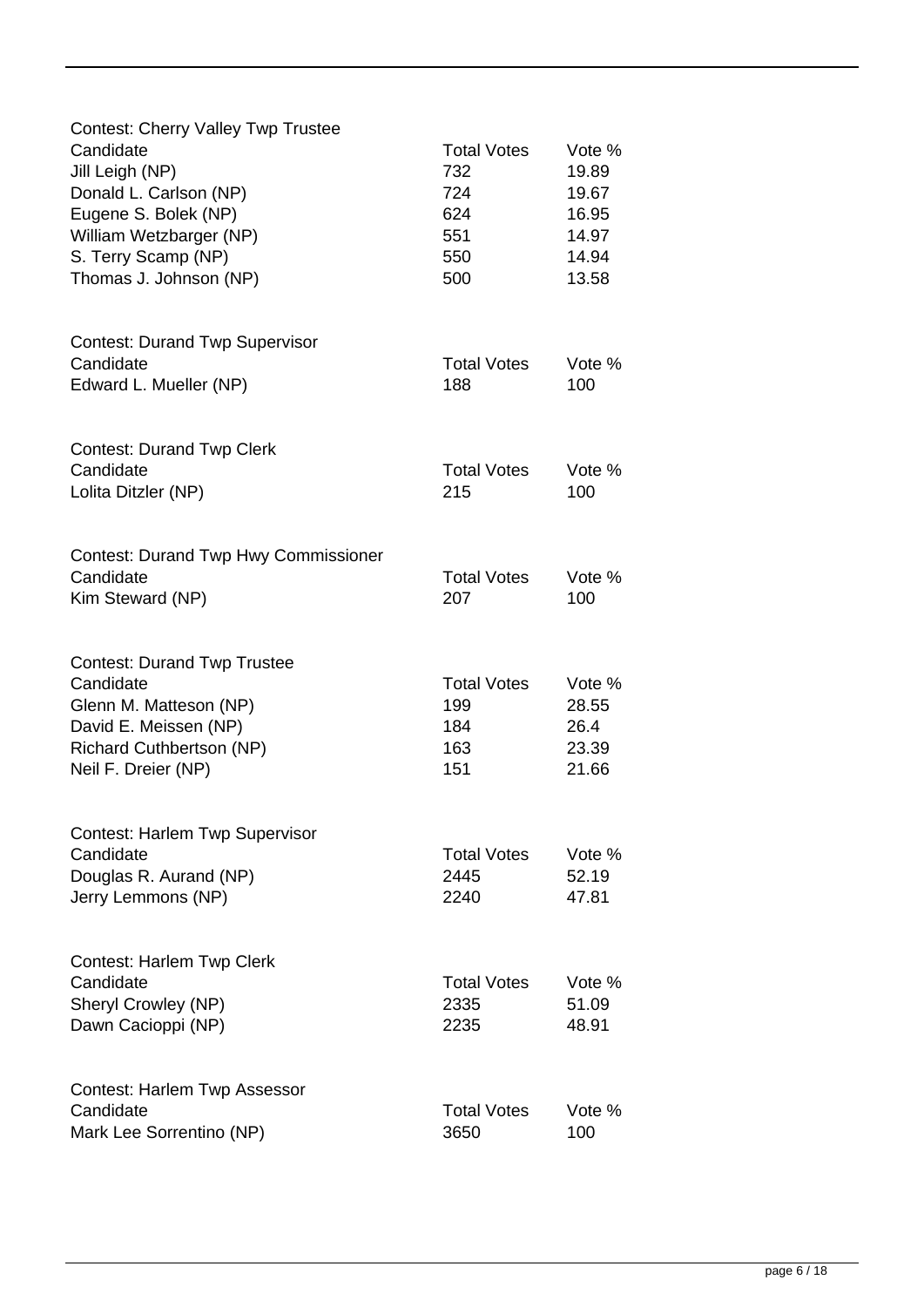| <b>Contest: Harlem Twp Hwy Commissioner</b><br>Candidate   | <b>Total Votes</b>        | Vote %         |
|------------------------------------------------------------|---------------------------|----------------|
| Richard P. Thompson (NP)<br>Glenn 'Bud' Wilkins (NP)       | 2303<br>2243              | 50.66<br>49.34 |
| <b>Contest: Harlem Twp Trustee</b><br>Candidate            | <b>Total Votes</b>        | Vote %         |
| Bob Mullins (NP)                                           | 2379                      | 14.18          |
| Donald J. Gasparini (NP)                                   | 2325                      | 13.86          |
| John M. Cabello (NP)                                       | 2234                      | 13.32          |
| Terri L. Knight (NP)                                       | 2090                      | 12.46          |
| Linda Woodrow-Mertz (NP)                                   | 2073                      | 12.36          |
| Luke Meyer (NP)<br>Anthony L. Miceli (NP)                  | 2044<br>1837              | 12.19<br>10.95 |
| Carlos Torres (NP)                                         | 1790                      | 10.67          |
| <b>Contest: Harrison Twp Supervisor</b>                    |                           |                |
| Candidate                                                  | <b>Total Votes</b>        | Vote %         |
| Dennis Wilke (NP)                                          | 61                        | 100            |
| <b>Contest: Harrison Twp Clerk</b><br>Candidate            |                           |                |
| Sandra Tucker (NP)                                         | <b>Total Votes</b><br>64  | Vote %<br>100  |
|                                                            |                           |                |
| <b>Contest: Harrison Twp Hwy Commissioner</b><br>Candidate | <b>Total Votes</b>        | Vote %         |
| Ben Dolan (NP)                                             | 62                        | 100            |
|                                                            |                           |                |
| <b>Contest: Harrison Twp Trustee</b><br>Candidate          | <b>Total Votes</b>        | Vote %         |
| Nathan J. Wirtjes (NP)                                     | 50                        | 25             |
| Robert Rogers (NP)                                         | 50                        | 25             |
| Robert Kinney (NP)                                         | 50                        | 25             |
| Kerwood Watts (NP)                                         | 50                        | 25             |
| <b>Contest: Laona Twp Supervisor</b>                       |                           |                |
| Candidate                                                  | <b>Total Votes</b><br>111 | Vote %         |
| J Ronald Waldschmidt (NP)                                  |                           | 100            |
| Contest: Laona Twp Clerk                                   |                           |                |
| Candidate<br>Lucille A. Duerst (NP)                        | <b>Total Votes</b><br>110 | Vote %<br>100  |
|                                                            |                           |                |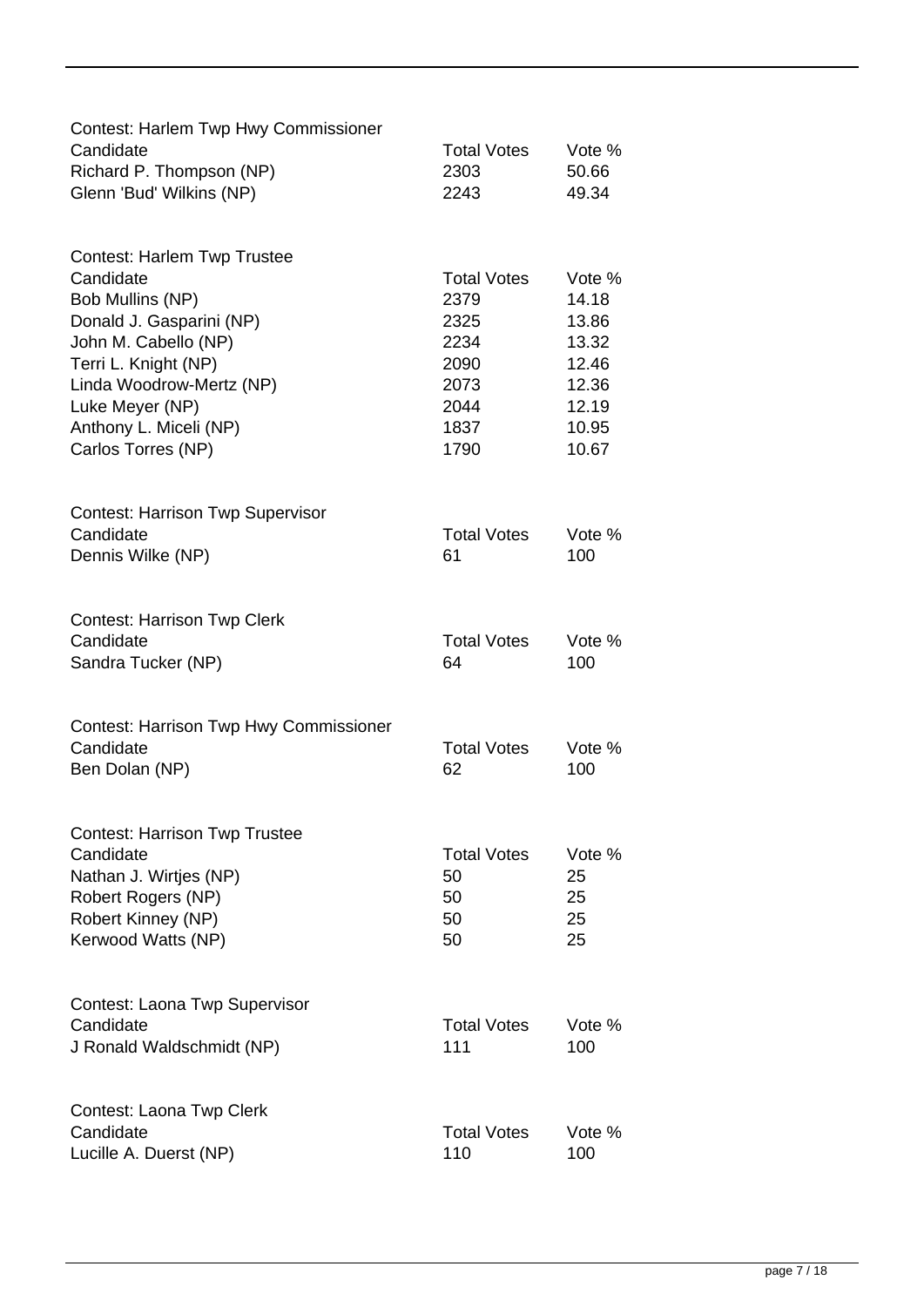| Contest: Laona Twp Hwy Commissioner<br>Candidate<br>Kerry Steward (NP)                                                                       | <b>Total Votes</b><br>107                      | Vote %<br>100                              |
|----------------------------------------------------------------------------------------------------------------------------------------------|------------------------------------------------|--------------------------------------------|
|                                                                                                                                              |                                                |                                            |
| Contest: Laona Twp Trustee<br>Candidate<br>Gerald O. Duerst (NP)<br>Sandra Dolan (NP)<br>Denise Walsh (NP)<br>Richard F. Fiedler (NP)        | <b>Total Votes</b><br>98<br>93<br>93<br>84     | Vote %<br>26.63<br>25.27<br>25.27<br>22.83 |
| <b>Contest: Owen Twp Supervisor</b><br>Candidate<br>Owen T. Bach (NP)                                                                        | <b>Total Votes</b><br>447                      | Vote %<br>100                              |
| <b>Contest: Owen Twp Clerk</b><br>Candidate<br>Thomas Ragnar (NP)                                                                            | <b>Total Votes</b><br>446                      | Vote %<br>100                              |
| Contest: Owen Twp Assessor<br>Candidate<br>Trent Ferguson (NP)                                                                               | <b>Total Votes</b><br>447                      | Vote %<br>100                              |
| Contest: Owen Twp Hwy Commissioner<br>Candidate<br>Charles Barnes (NP)<br>Brian Steward (NP)                                                 | <b>Total Votes</b><br>346<br>156               | Vote %<br>68.92<br>31.08                   |
| <b>Contest: Owen Twp Trustee</b><br>Candidate<br>Ben K. Schleicher (NP)<br>Nord Swanstrom (NP)<br>Roger Fenelon (NP)<br>Gerald Wiltfang (NP) | <b>Total Votes</b><br>391<br>359<br>338<br>334 | Vote %<br>27.5<br>25.25<br>23.77<br>23.49  |
| <b>Contest: Pecatonica Twp Supervisor</b><br>Candidate<br>Joseph L. Musso (NP)<br>James A. Anderson (NP)                                     | <b>Total Votes</b><br>539<br>402               | Vote %<br>57.28<br>42.72                   |
| Contest: Pecatonica Twp Clerk<br>Candidate                                                                                                   | <b>Total Votes</b>                             | Vote %                                     |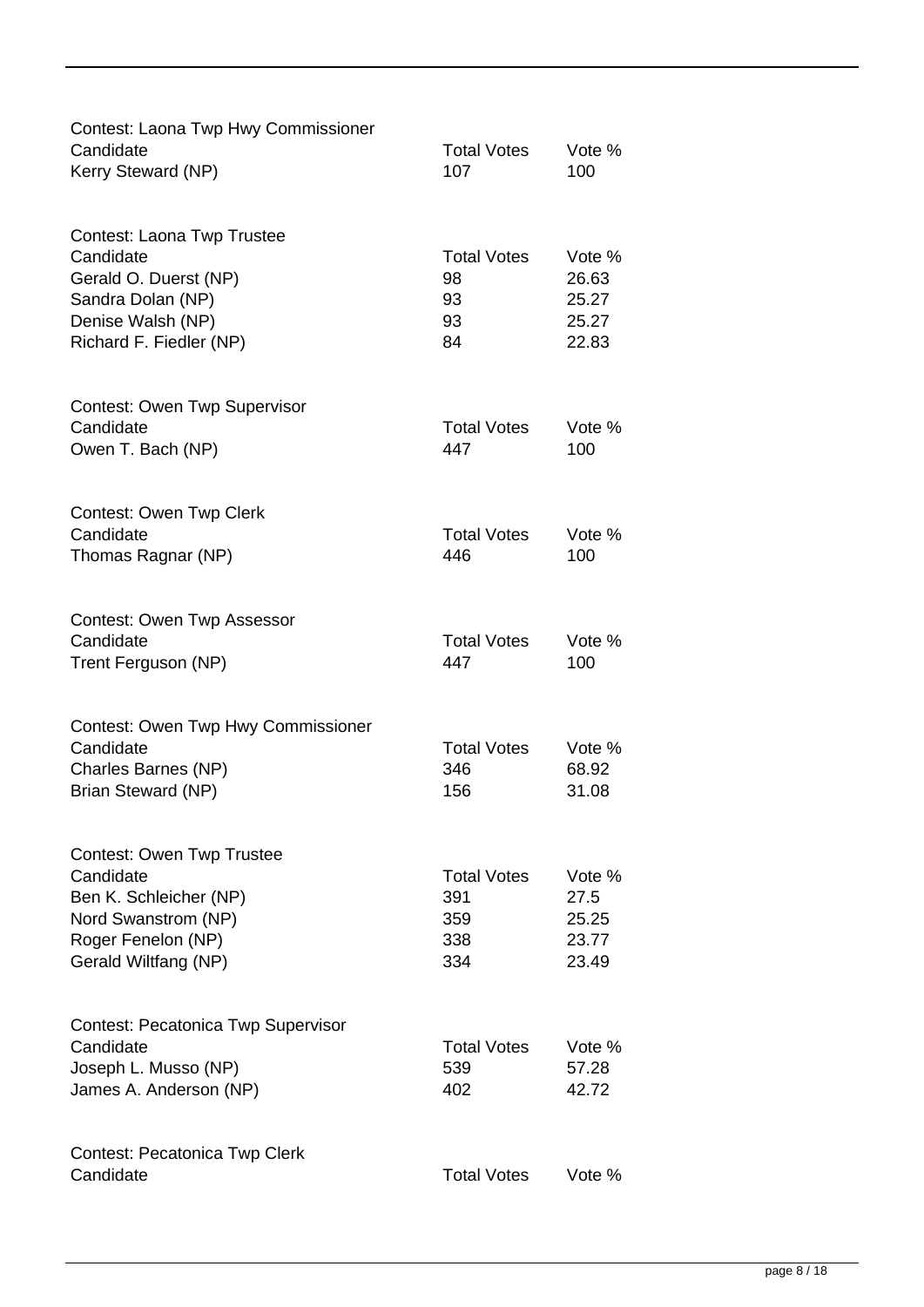| Meredith R. Owens (NP)<br>Dorothee McAuliffe (NP)                                                                                                                                                              | 494<br>375                                                                 | 56.85<br>43.15                                                       |
|----------------------------------------------------------------------------------------------------------------------------------------------------------------------------------------------------------------|----------------------------------------------------------------------------|----------------------------------------------------------------------|
| <b>Contest: Pecatonica Twp Hwy Commissioner</b><br>Candidate<br>Bruce T. Lizer (NP)                                                                                                                            | <b>Total Votes</b><br>814                                                  | Vote %<br>100                                                        |
| <b>Contest: Pecatonica Twp Trustee</b><br>Candidate<br>Richard A. Zimmerman (NP)<br>Scott Hamilton (NP)<br>Francis Alex (NP)<br>Vernell J. Sarver (NP)<br>Robert G. Eiss (NP)                                  | <b>Total Votes</b><br>703<br>648<br>595<br>510<br>493                      | Vote %<br>23.84<br>21.97<br>20.18<br>17.29<br>16.72                  |
| <b>Contest: Rockford Twp Supervisor</b><br>Candidate<br>Michael J. Goral (NP)<br>Don Hall (NP)                                                                                                                 | <b>Total Votes</b><br>1480<br>1325                                         | Vote %<br>52.76<br>47.24                                             |
| <b>Contest: Rockford Twp Clerk</b><br>Candidate<br>Diane Dal Pra Mitchl (NP)<br>Jeffery Holt, Jr. (NP)                                                                                                         | <b>Total Votes</b><br>1484<br>1300                                         | Vote %<br>53.3<br>46.7                                               |
| <b>Contest: Rockford Twp Assessor</b><br>Candidate<br>Ken Crowley (NP)                                                                                                                                         | <b>Total Votes</b><br>2056                                                 | Vote %<br>100                                                        |
| <b>Contest: Rockford Twp Hwy Commissioner</b><br>Candidate<br>Peter M. MacKay (NP)<br>Daniel P. Conness (NP)                                                                                                   | <b>Total Votes</b><br>1643<br>1176                                         | Vote %<br>58.28<br>41.72                                             |
| <b>Contest: Rockford Twp Trustee</b><br>Candidate<br>Frank Manzullo (NP)<br>John A. Rundquist (NP)<br>Kevin Horstman (NP)<br>Eli Nicolosi (NP)<br>Greg Tuite (NP)<br>Jasper St. Angel (NP)<br>Ruth Morgan (NP) | <b>Total Votes</b><br>1670<br>1415<br>1281<br>1236<br>1210<br>1163<br>1010 | Vote %<br>16.83<br>14.26<br>12.91<br>12.46<br>12.2<br>11.72<br>10.18 |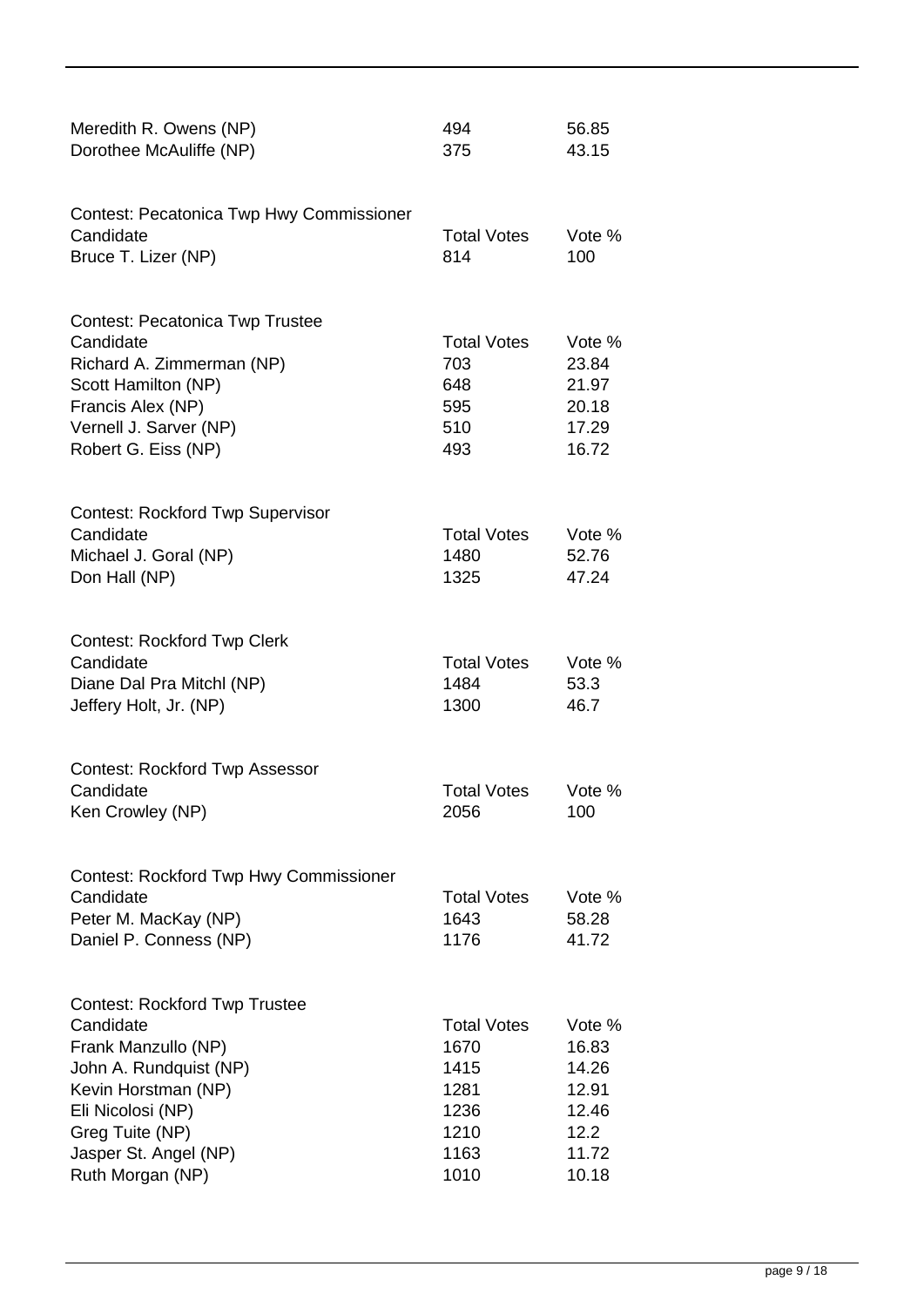| Jeff Polsean (NP)                                                                                                                                                                                  | 936                                                           | 9.43                                                        |
|----------------------------------------------------------------------------------------------------------------------------------------------------------------------------------------------------|---------------------------------------------------------------|-------------------------------------------------------------|
| <b>Contest: Rockton Twp Supervisor</b><br>Candidate<br>Thomas E. Jencius (NP)                                                                                                                      | <b>Total Votes</b><br>1425                                    | Vote %<br>100                                               |
| <b>Contest: Rockton Twp Clerk</b><br>Candidate<br>Barbara Bailor (NP)                                                                                                                              | <b>Total Votes</b><br>1434                                    | Vote %<br>100                                               |
| <b>Contest: Rockton Twp Assessor</b><br>Candidate<br>Dana D. Adams (NP)                                                                                                                            | <b>Total Votes</b><br>1330                                    | Vote %<br>100                                               |
| <b>Contest: Rockton Twp Hwy Commissioner</b><br>Candidate<br>Matthew S. Cuyler (NP)                                                                                                                | <b>Total Votes</b><br>1395                                    | Vote %<br>100                                               |
| <b>Contest: Rockton Twp Trustee</b><br>Candidate<br>Kathie Gummow (NP)<br>Peter C. Church (NP)<br>Paul J. Williams (NP)<br>Dean E. Mohring (NP)<br>Mark C. Micka (NP)<br>Russell F. Tiritilli (NP) | <b>Total Votes</b><br>1335<br>918<br>871<br>762<br>653<br>494 | Vote %<br>26.52<br>18.24<br>17.31<br>15.14<br>12.97<br>9.82 |
| <b>Contest: Roscoe Twp Supervisor</b><br>Candidate<br>Renee McNitt (NP)                                                                                                                            | <b>Total Votes</b><br>1169                                    | Vote %<br>100                                               |
| <b>Contest: Roscoe Twp Clerk</b><br>Candidate<br>Pat Zintak (NP)                                                                                                                                   | <b>Total Votes</b><br>1170                                    | Vote %<br>100                                               |
| <b>Contest: Roscoe Twp Assessor</b><br>Candidate<br>Joann Hawes (NP)                                                                                                                               | <b>Total Votes</b><br>1148                                    | Vote %<br>100                                               |
| <b>Contest: Roscoe Twp Hwy Commissioner</b><br>Candidate                                                                                                                                           | <b>Total Votes</b>                                            | Vote %                                                      |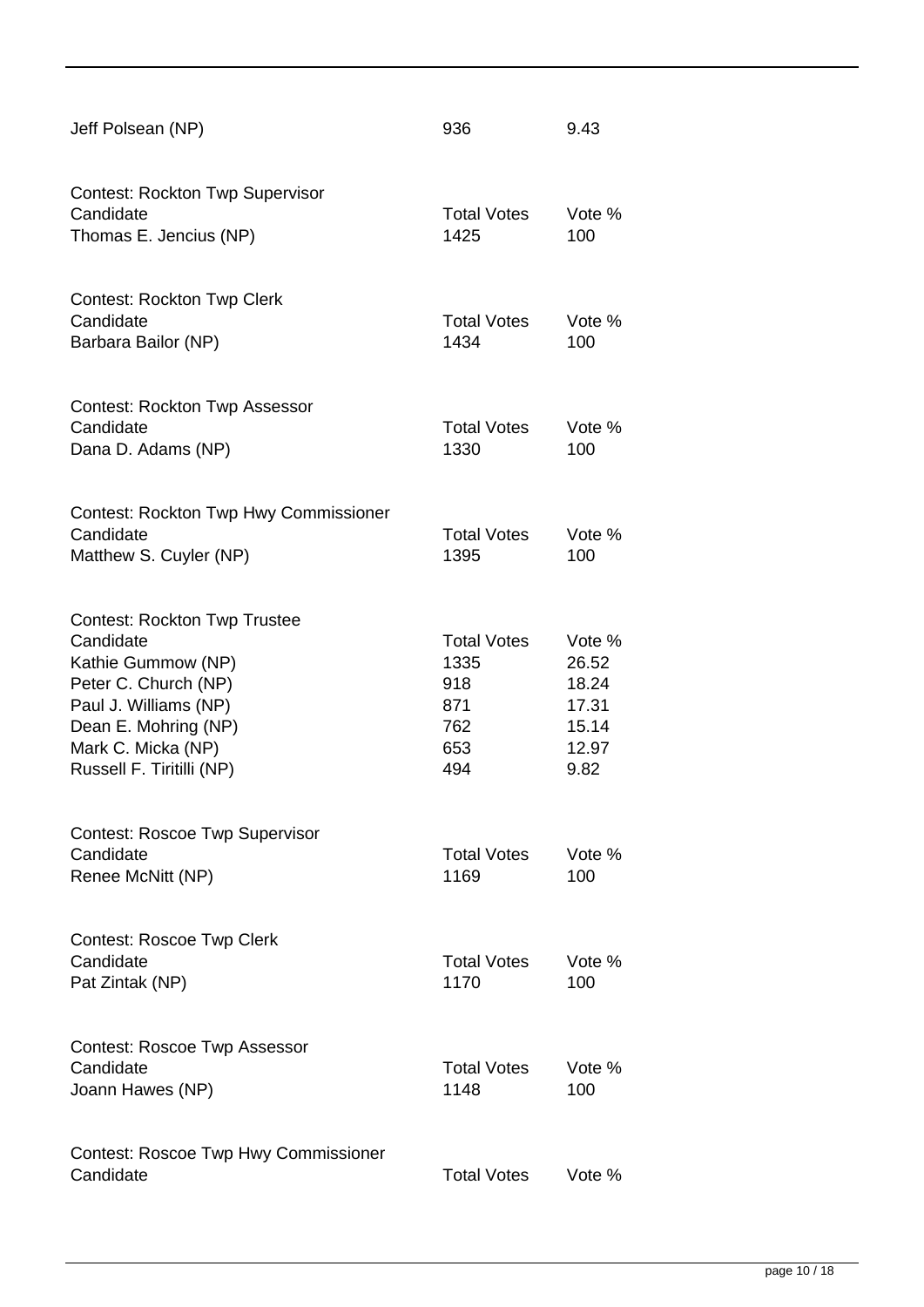| Matthew Servant (NP)                                                                                                                                | 1155                                                  | 100                                                 |
|-----------------------------------------------------------------------------------------------------------------------------------------------------|-------------------------------------------------------|-----------------------------------------------------|
| <b>Contest: Roscoe Twp Trustee</b><br>Candidate<br>Pat Henderson (NP)<br>Dave Wade (NP)<br>Todd Piper (NP)<br>Tom Hawes (NP)<br>Thomas L. Sink (NP) | <b>Total Votes</b><br>927<br>914<br>905<br>877<br>660 | Vote %<br>21.64<br>21.34<br>21.13<br>20.48<br>15.41 |
| <b>Contest: Seward Twp Supervisor</b><br>Candidate<br>Garelt S. Stahl (NP)                                                                          | <b>Total Votes</b><br>142                             | Vote %<br>100                                       |
| <b>Contest: Seward Twp Clerk</b><br>Candidate<br>James K. Monge (NP)                                                                                | <b>Total Votes</b><br>134                             | Vote %<br>100                                       |
| <b>Contest: Seward Twp Hwy Commissioner</b><br>Candidate<br>Jim Stahl (NP)                                                                          | <b>Total Votes</b><br>142                             | Vote %<br>100                                       |
| <b>Contest: Seward Twp Trustee</b><br>Candidate<br>John H. Behn, Jr. (NP)<br>Gary R. Johnson (NP)<br>Barbara L. Hazzard (NP)<br>Richard Beuth (NP)  | <b>Total Votes</b><br>128<br>125<br>124<br>118        | Vote %<br>25.86<br>25.25<br>25.05<br>23.84          |
| <b>Contest: Shirland Twp Supervisor</b><br>Candidate<br>Helen J. Weaver (NP)                                                                        | <b>Total Votes</b><br>85                              | Vote %<br>100                                       |
| <b>Contest: Shirland Twp Clerk</b><br>Candidate<br>LaNita J. Gillett (NP)                                                                           | <b>Total Votes</b><br>81                              | Vote %<br>100                                       |
| <b>Contest: Shirland Twp Hwy Commissioner</b><br>Candidate<br>Curtis B. McNames (NP)                                                                | <b>Total Votes</b><br>81                              | Vote %<br>100                                       |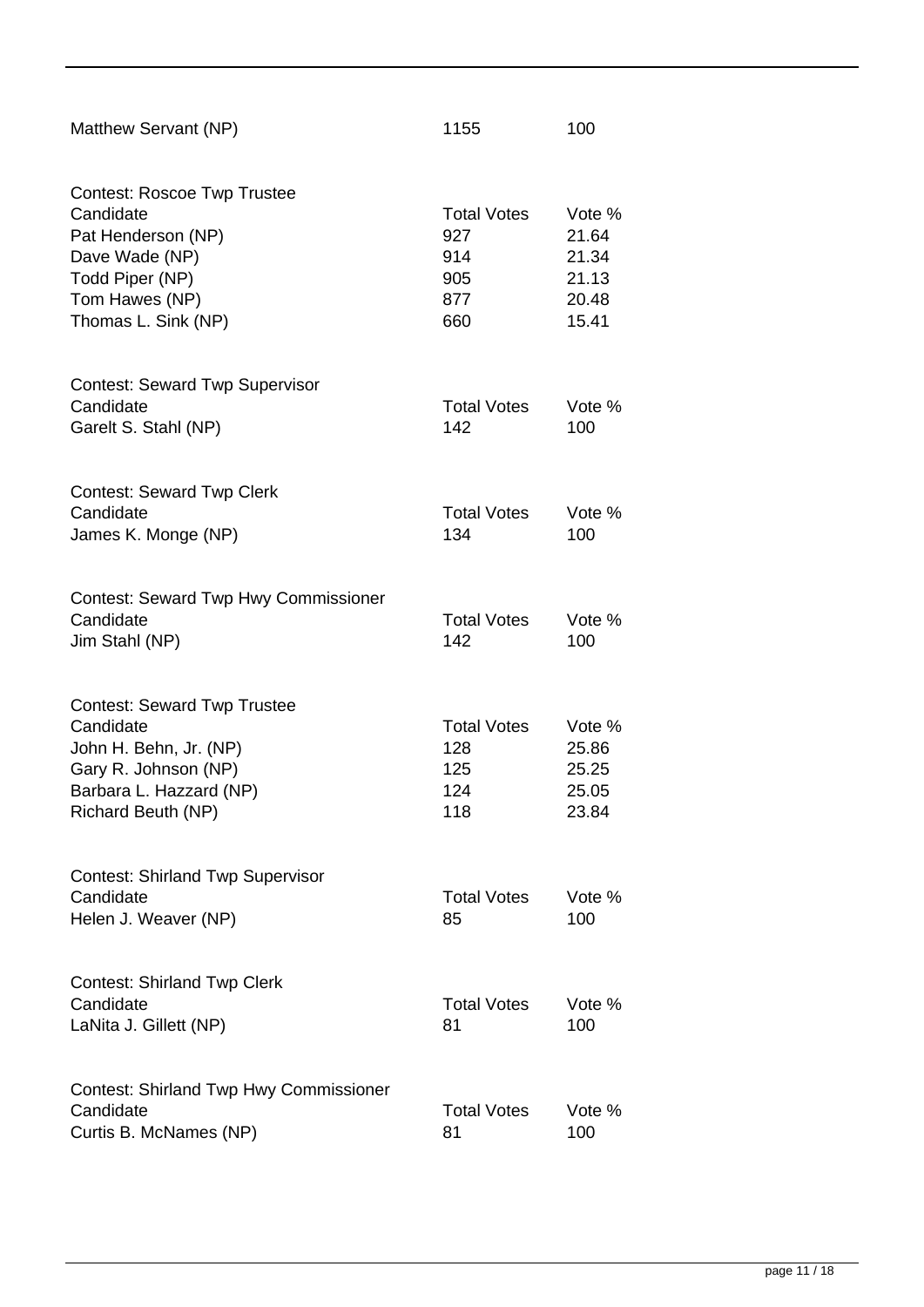| <b>Contest: Shirland Twp Trustee</b><br>Candidate<br>Kevin E. Savage (NP)<br>R. Scott Twigg (NP)<br>Marianne Eshleman (NP)<br>MaryLou Pertz (NP)              | <b>Total Votes</b><br>67<br>62<br>52<br>50                 | Vote %<br>29<br>26.84<br>22.51<br>21.65          |
|---------------------------------------------------------------------------------------------------------------------------------------------------------------|------------------------------------------------------------|--------------------------------------------------|
| Contest: Winnebago Twp Supervisor<br>Candidate<br>Dennis L. Noegel (NP)                                                                                       | <b>Total Votes</b><br>707                                  | Vote %<br>100                                    |
| Contest: Winnebago Twp Clerk<br>Candidate<br>Lorita A. Ooyen (NP)                                                                                             | <b>Total Votes</b><br>699                                  | Vote %<br>100                                    |
| Contest: Winnebago Twp Hwy Commissioner<br>Candidate<br>Barry J. Palm (NP)                                                                                    | <b>Total Votes</b><br>738                                  | Vote %<br>100                                    |
| Contest: Winnebago Twp Trustee<br>Candidate<br>Mark R. Hazzard (NP)<br>David Heeren (NP)<br>Jack R. Rowley (NP)<br>Leslee A. Dimke (NP)                       | <b>Total Votes</b><br>568<br>551<br>545<br>447             | Vote %<br>26.91<br>26.1<br>25.82<br>21.17        |
| Contest: MTA 2 Durand-Laona<br>Candidate<br>Paula Cull (NP)                                                                                                   | <b>Total Votes</b><br>305                                  | Vote %<br>100                                    |
| Contest: MTA 3 Pecatonica-Seward<br>Candidate<br>Scott Whitney (NP)                                                                                           | <b>Total Votes</b><br>973                                  | Vote %<br>100                                    |
| <b>Contest: Rockford Park</b><br>Candidate<br>Robert Schlensker (NP)<br>Chuck Brown (NP)<br>Tyler Smith (NP)<br>Michael C. Paul (NP)<br>Ian K. Linnabary (NP) | <b>Total Votes</b><br>1340<br>1231<br>1177<br>1155<br>1150 | Vote %<br>22.14<br>20.34<br>19.44<br>19.08<br>19 |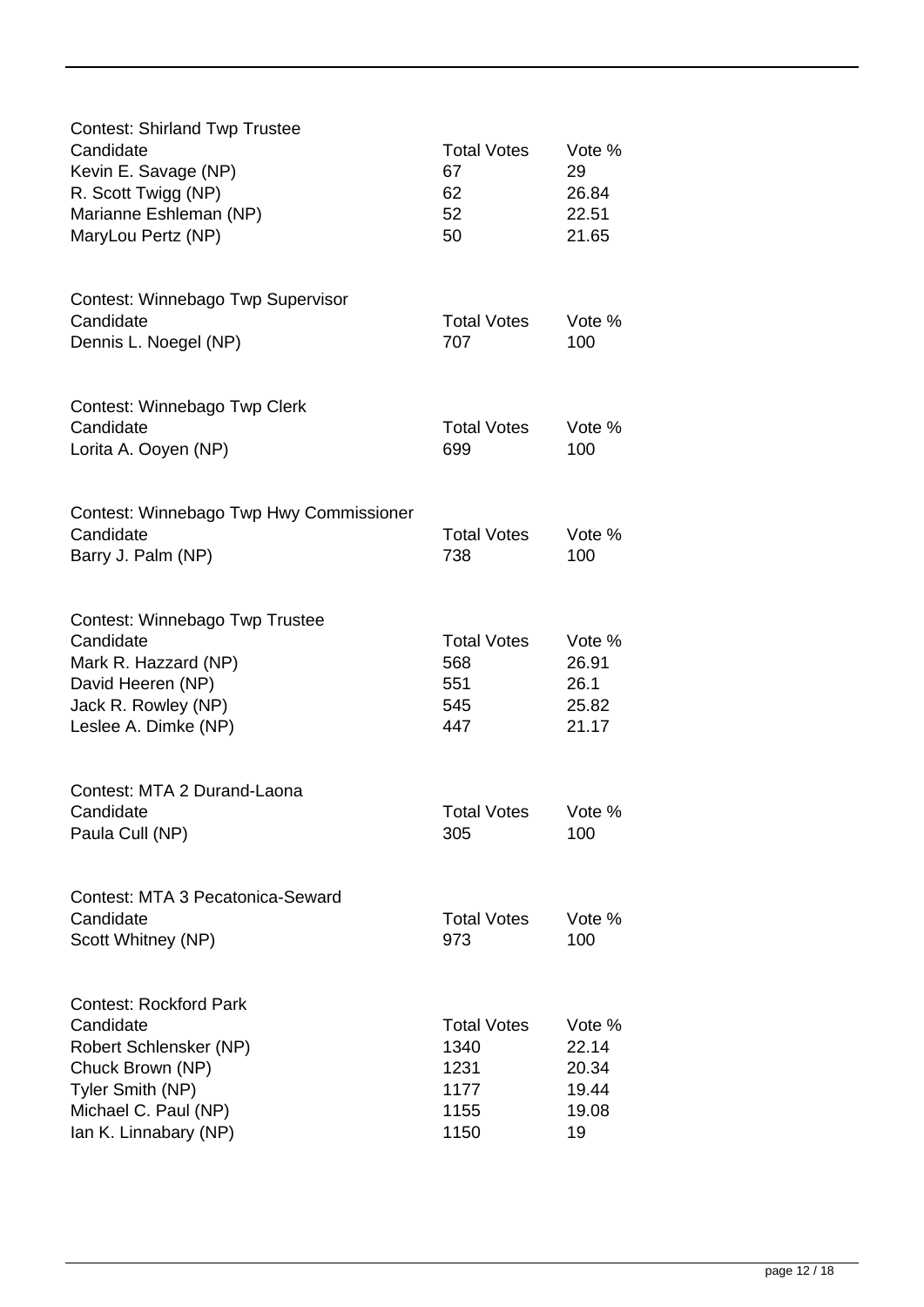| <b>Contest: Sumner Park</b><br>Candidate<br>John Blassingham (NP)<br>Write-in (NP)                                                  | <b>Total Votes</b><br>811<br>32                | Vote %<br>96.2<br>3.8                      |
|-------------------------------------------------------------------------------------------------------------------------------------|------------------------------------------------|--------------------------------------------|
| Contest: Winnebago Park Full Term<br>Candidate<br>Dawn Nailor (NP)<br>Bruce Daub (NP)<br>Gregory R. McIntyre (NP)                   | <b>Total Votes</b><br>543<br>463<br>250        | Vote %<br>43.23<br>36.86<br>19.9           |
| Contest: Winnebago Park Partial Term<br>Candidate<br>Mary Beth Elsen (NP)                                                           | <b>Total Votes</b><br>718                      | Vote %<br>100                              |
| <b>Contest: Cherry Valley Library</b><br>Candidate<br>Susan McCabe (NP)<br>Steve Furness (NP)                                       | <b>Total Votes</b><br>1158<br>893              | Vote %<br>56.46<br>43.54                   |
| Contest: Pecatonica Library<br>Candidate<br>Debora A Gulbrandsen (NP)<br>Mary Ann Arenson (NP)                                      | <b>Total Votes</b><br>731<br>722               | Vote %<br>50.31<br>49.69                   |
| <b>Contest: North Sub Library</b><br>Candidate<br>Jane E. Burden (NP)<br>Thomas A. Powers (NP)<br>Nicholas S. Nelson (NP)           | <b>Total Votes</b><br>4795<br>3756<br>3641     | Vote %<br>39.33<br>30.81<br>29.86          |
| <b>Contest: Talcott Library</b><br>Candidate<br>Anita Stiffler (NP)<br>Cheryl Butler (NP)<br>Gary Kovanda (NP)<br>Alan Mohring (NP) | <b>Total Votes</b><br>836<br>807<br>752<br>739 | Vote %<br>26.68<br>25.75<br>23.99<br>23.58 |
| Contest: Winnebago Library Full Term<br>Candidate<br>Michael K. Reinders (NP)<br>Cindy McIntyre (NP)                                | <b>Total Votes</b><br>768<br>670               | Vote %<br>53.41<br>46.59                   |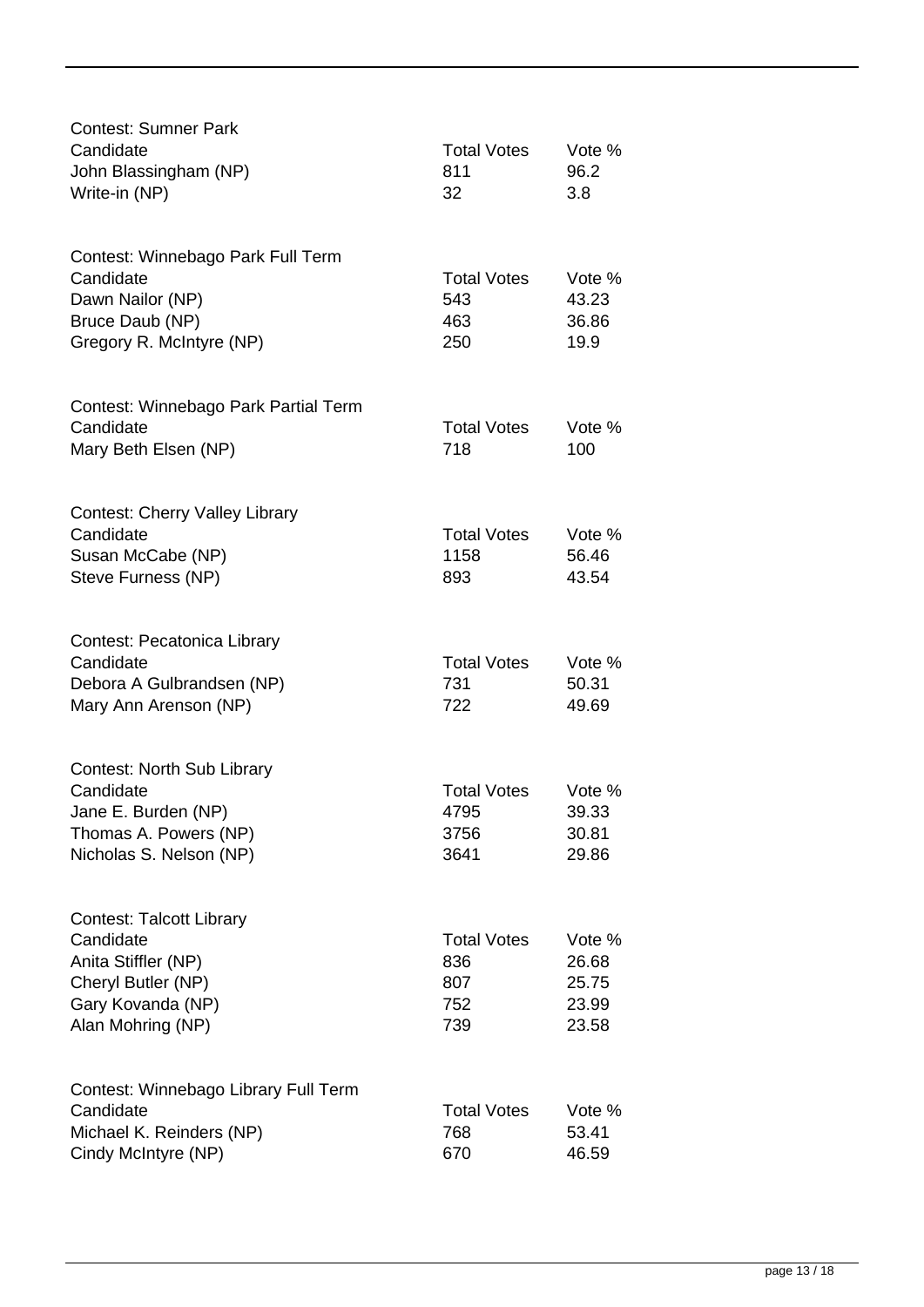| Contest: Harlem CSD 122 Full Term       |                    |        |
|-----------------------------------------|--------------------|--------|
| Candidate                               | <b>Total Votes</b> | Vote % |
| Kathy Geyer (NP)                        | 2800               | 17.08  |
| Patti Lawrence (NP)                     | 2739               | 16.71  |
| Jacquelyn J. Ruch (NP)                  | 2312               | 14.1   |
| George Russell (NP)                     | 2150               | 13.12  |
| Larry L. Barger Jr. (NP)                | 2040               | 12.45  |
| Willie Ashford Jr. (NP)                 | 1593               | 9.72   |
| Vic Ranieri (NP)                        | 1438               | 8.77   |
| James Boesen (NP)                       | 1320               | 8.05   |
|                                         |                    |        |
| Contest: Kinnikinnick CUSD 131          |                    |        |
| Candidate                               | <b>Total Votes</b> | Vote % |
| Chuck Johnson (NP)                      | 773                | 34.37  |
| Terra Anderson (NP)                     | 729                | 32.41  |
| Edward B. Buhlmann (NP)                 | 670                | 29.79  |
| Write-in (NP)                           | 77                 | 3.42   |
|                                         |                    |        |
| <b>Contest: Prairie Hill CCSD 133</b>   |                    |        |
| Candidate                               | <b>Total Votes</b> | Vote % |
| Cynthia Servant (NP)                    | 259                | 25.34  |
| Jeffrey R. Aronson (NP)                 | 258                | 25.24  |
| T.J. Larsen (NP)                        | 253                | 24.76  |
| Colleen Bell (NP)                       | 252                | 24.66  |
|                                         |                    |        |
| Contest: Shirland CCSD 134 Partial Term |                    |        |
| Candidate                               | <b>Total Votes</b> | Vote % |
| William G. Diemel (NP)                  | 96                 | 90.57  |
| Write-in (NP)                           | 10                 | 9.43   |
|                                         |                    |        |
| Contest: Shirland CCSD 134 Full Term    |                    |        |
| Candidate                               | <b>Total Votes</b> | Vote % |
| Curtiss R. Dahl (NP)                    | 91                 | 50.56  |
| <b>Bridget Fraser (NP)</b>              | 89                 | 49.44  |
|                                         |                    |        |
| Contest: Rockton SD 140                 |                    |        |
| Candidate                               | <b>Total Votes</b> | Vote % |
| Laura Neece (NP)                        | 960                | 25.92  |
| Sarah Praneis (NP)                      | 930                | 25.11  |
| James Meason (NP)                       | 928                | 25.05  |
| Chanice Michowski (NP)                  | 886                | 23.92  |
|                                         |                    |        |
| Contest: North Boone CUSD 200           |                    |        |
| Candidate                               | <b>Total Votes</b> | Vote % |
|                                         |                    |        |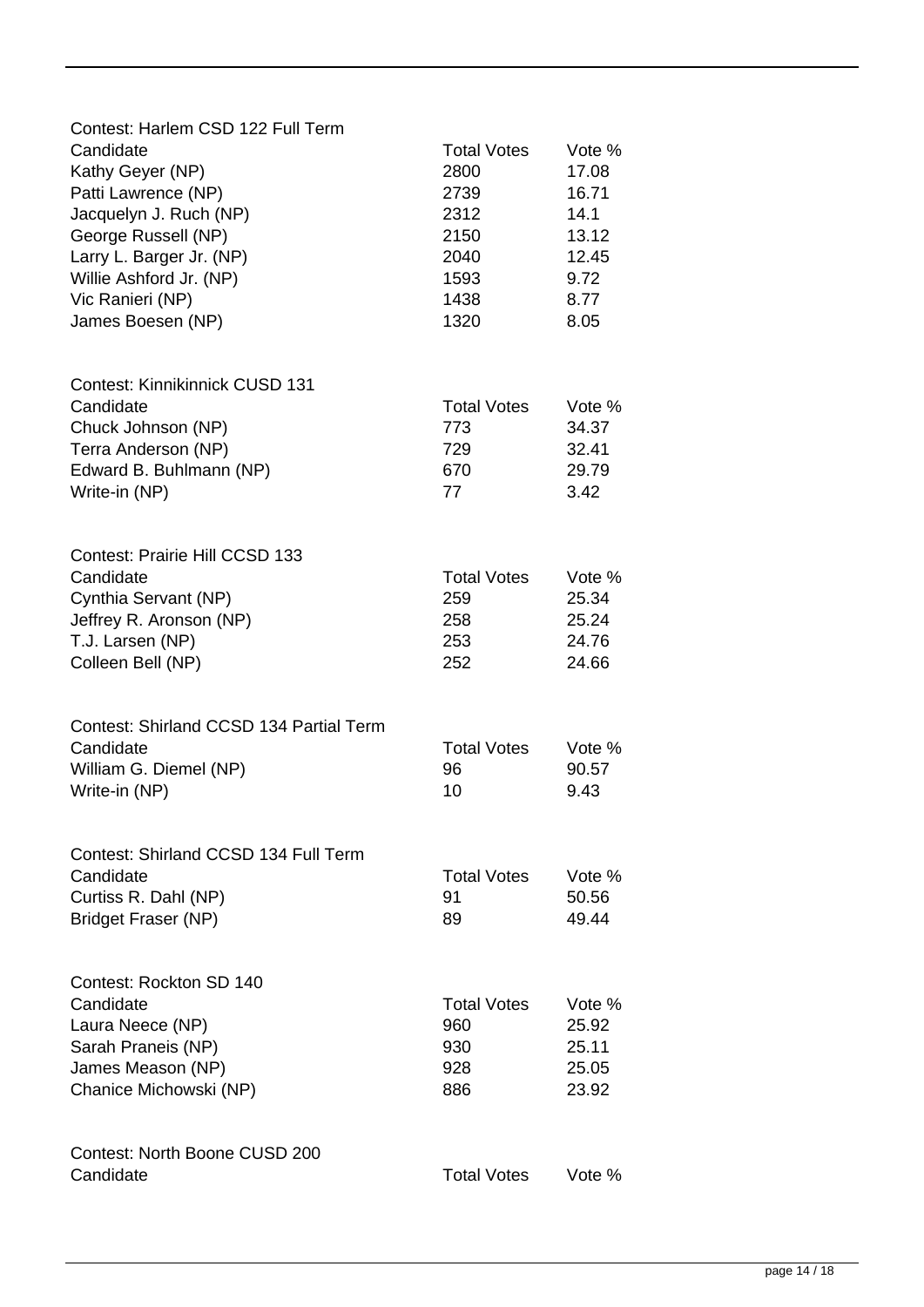| Donald Ward (NP)<br>Laura Zwart (NP)<br>Glen Gratz (NP)<br>Thomas Kinser (NP)                                                                                          | 2<br>$\overline{2}$<br>$\overline{2}$<br>$\overline{2}$ | 25<br>25<br>25<br>25                             |
|------------------------------------------------------------------------------------------------------------------------------------------------------------------------|---------------------------------------------------------|--------------------------------------------------|
| Contest: Rockford SD 205 A<br>Candidate<br>Lisa Jackson (NP)<br>Dyanna M. Chandler (NP)                                                                                | <b>Total Votes</b><br>79<br>73                          | Vote %<br>51.97<br>48.03                         |
| Contest: Rockford SD 205 D<br>Candidate<br>Jude B. Makulec (NP)<br>Frank Hood (NP)                                                                                     | <b>Total Votes</b><br>396<br>246                        | Vote %<br>61.68<br>38.32                         |
| Contest: Rockford SD 205 F<br>Candidate<br>Harmon L. Mitchell (NP)<br>Jaime J. Salgado (NP)                                                                            | <b>Total Votes</b><br>844<br>450                        | Vote %<br>65.22<br>34.78                         |
| Contest: Hononegah CHSD 207<br>Candidate<br>Diana LaForge (NP)<br>Robert 'Bob' Geddeis (NP)<br>Sandra D. Fordell (NP)<br>Write-in (NP)                                 | <b>Total Votes</b><br>1964<br>1944<br>1890<br>379       | Vote %<br>31.8<br>31.47<br>30.6<br>6.14          |
| <b>Contest: Meridian CUSD 223</b><br>Candidate<br>Kevin Glendenning (NP)<br>Ronald Steenken (NP)<br>Steven Pierce (NP)<br>Robert Mellon (NP)<br>Timothy Jagielski (NP) | <b>Total Votes</b><br>69<br>59<br>51<br>47<br>41        | Vote %<br>25.84<br>22.1<br>19.1<br>17.6<br>15.36 |
| Contest: S Beloit CUSD 320<br>Candidate<br>Linda L. Chambers (NP)<br>David W. Brockman (NP)<br>Daniel A. Lindsey (NP)<br>Leon J. Anderson (NP)                         | <b>Total Votes</b><br>497<br>482<br>382<br>368          | Vote %<br>28.74<br>27.88<br>22.09<br>21.28       |

Contest: Pecatonica CUSD 321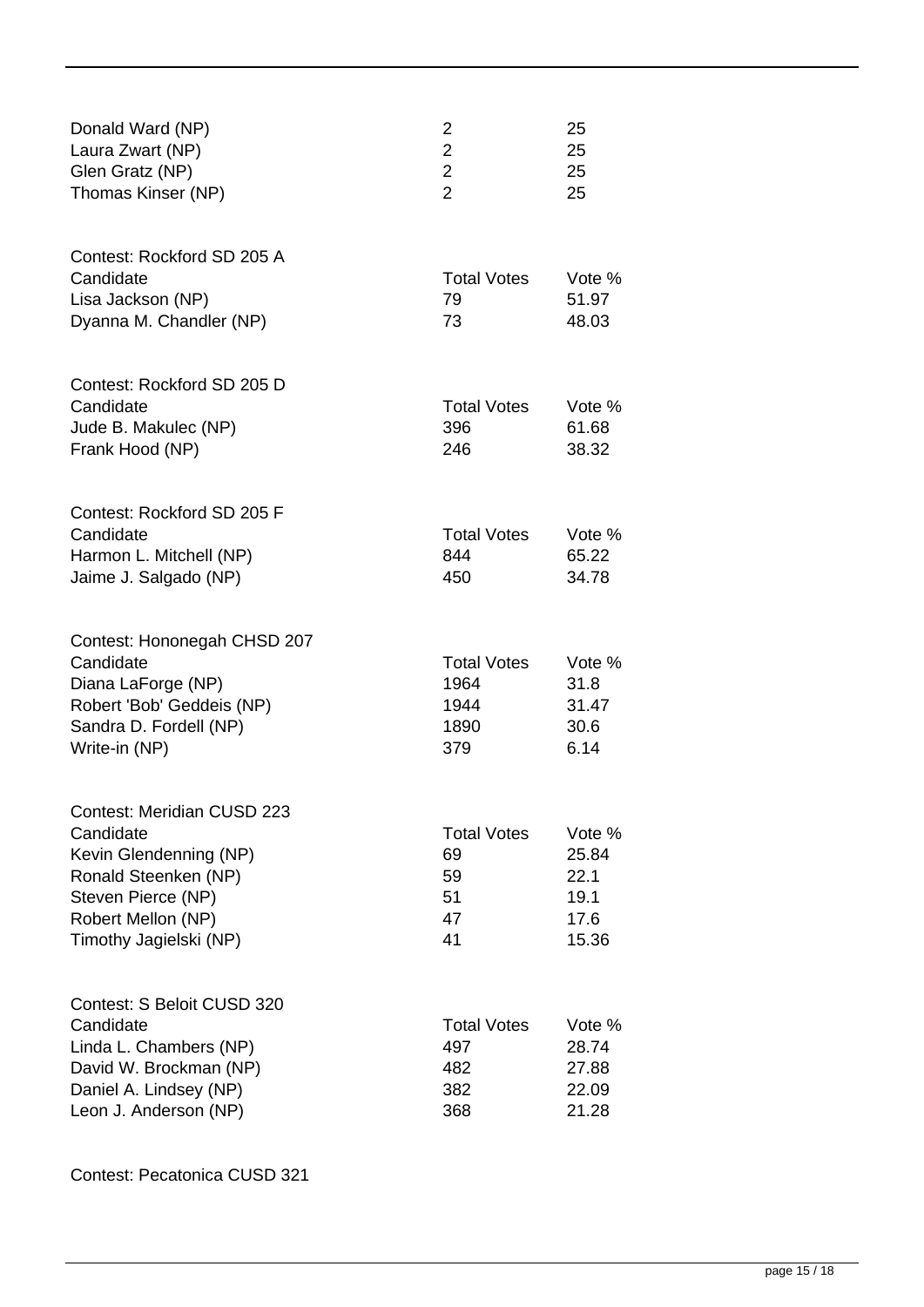| Candidate<br>Bill Freiburger (NP)<br>Sally Hoff (NP)<br>Michael Johnson (NP)<br><b>Bob Squires (NP)</b>                                                                        | <b>Total Votes</b><br>721<br>665<br>557<br>514        | Vote %<br>29.34<br>27.07<br>22.67<br>20.92     |
|--------------------------------------------------------------------------------------------------------------------------------------------------------------------------------|-------------------------------------------------------|------------------------------------------------|
| <b>Contest: Durand CUSD 322 District 1</b><br>Candidate<br>Edward Slocum (NP)<br>Ed Johnston (NP)<br>Thomas Sullivan (NP)                                                      | <b>Total Votes</b><br>302<br>282<br>278               | Vote %<br>35.03<br>32.71<br>32.25              |
| <b>Contest: Durand CUSD 322 District 2</b><br>Candidate<br>Kate Kinney (NP)<br>Susan K. Kinney (NP)                                                                            | <b>Total Votes</b><br>262<br>131                      | Vote %<br>66.67<br>33.33                       |
| Contest: Winnebago CUSD 323<br>Candidate<br>Elizabeth Lovett (NP)<br>Timothy L. Turner (NP)<br>Chris Schoeneweiss (NP)<br>Paul James Happach (NP)<br>Christopher Weinrich (NP) | <b>Total Votes</b><br>656<br>565<br>522<br>468<br>360 | Vote %<br>25.52<br>21.98<br>20.3<br>18.2<br>14 |
| Contest: Hiawatha CUSD 426 Partial Term<br>Candidate<br>Eric Baron (NP)                                                                                                        | <b>Total Votes</b><br>6                               | Vote %<br>100                                  |
| Contest: Hiawatha CUSD 426 2 Franklin<br>Candidate<br>Ryan J. Block (NP)<br>Sharon M. Miller (NP)<br>James C. Williams (NP)                                                    | <b>Total Votes</b><br>6<br>5<br>3                     | Vote %<br>42.86<br>35.71<br>21.43              |
| Contest: Hiawatha CUSD 426 Remaing Townships<br>Candidate<br>Pamela Clark (NP)                                                                                                 | <b>Total Votes</b><br>7                               | Vote %<br>100                                  |
| Contest: Rock Valley CC 511<br>Candidate<br>Katherine M. Kelley (NP)<br>Randall J. Schaefer (NP)                                                                               | <b>Total Votes</b><br>6974<br>6261                    | Vote %<br>31<br>27.83                          |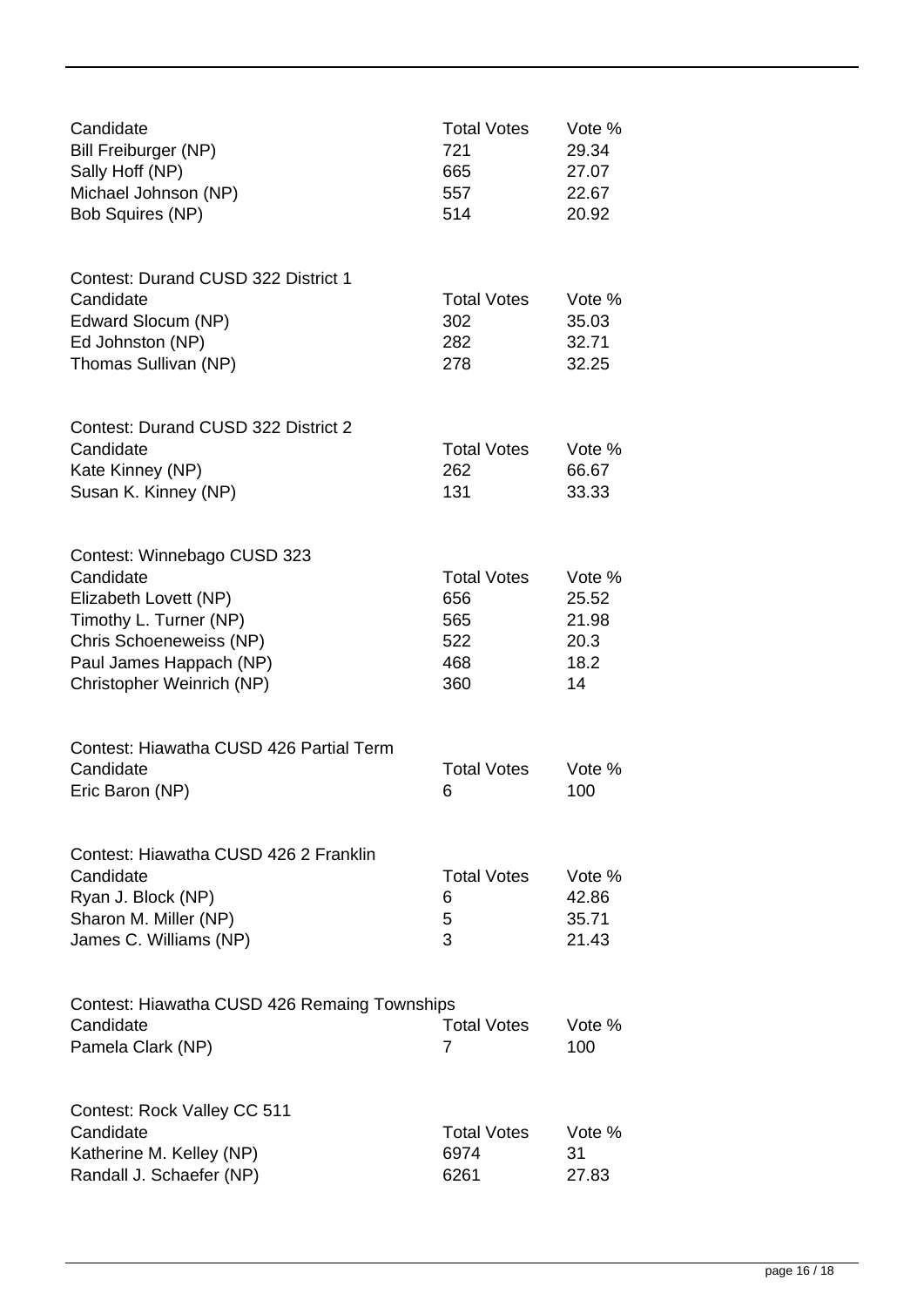| Linda D. Smith (NP)<br>Dorothy Reddic (NP)                                                                            | 5931<br>3330                            | 26.36<br>14.8                     |
|-----------------------------------------------------------------------------------------------------------------------|-----------------------------------------|-----------------------------------|
| Contest: Kishwaukee CC 523<br>Candidate<br>Linda R. Mason (NP)<br>Mark Pietrowski Jr. (NP)<br>Samuel-Louis Bandy (NP) | <b>Total Votes</b><br>7<br>6<br>1       | Vote %<br>50<br>42.86<br>7.14     |
| <b>Contest: Pecatonica Fire</b><br>Candidate<br>Mark Highland (NP)<br>Scott E. Dahl (NP)                              | <b>Total Votes</b><br>777<br>764        | Vote %<br>50.42<br>49.58          |
| <b>Contest: Rockton Fire Full Term</b><br>Candidate<br>Bryan Northrop (NP)<br>Robert Glenny (NP)<br>Bruce Lans (NP)   | <b>Total Votes</b><br>443<br>424<br>356 | Vote %<br>36.22<br>34.67<br>29.11 |
| <b>Contest: Rockton Fire Partial Term</b><br>Candidate<br>Janet L. Turner (NP)<br>William Campbell (NP)               | <b>Total Votes</b><br>733<br>563        | Vote %<br>56.56<br>43.44          |
| <b>Contest: Stillman Valley Fire</b><br>Candidate<br>Robert Brass (NP)<br>Silas Bucey (NP)                            | <b>Total Votes</b><br>70<br>39          | Vote %<br>64.22<br>35.78          |
| Contest: Winnebago County FPD 1<br>Candidate<br>Gerald O. Duerst (NP)                                                 | <b>Total Votes</b><br>410               | Vote %<br>100                     |
| Contest: Reg Board Winnebago-Boone<br>Candidate<br>Thomas J. Ferrara (NP)<br>Dennis Ellingson (NP)                    | <b>Total Votes</b><br>6890<br>6301      | Vote %<br>52.23<br>47.77          |
| Contest: Reg Board Dekalb Partial Term<br>Candidate<br>Charles G. Rose (NP)                                           | <b>Total Votes</b><br>8                 | Vote %<br>100                     |